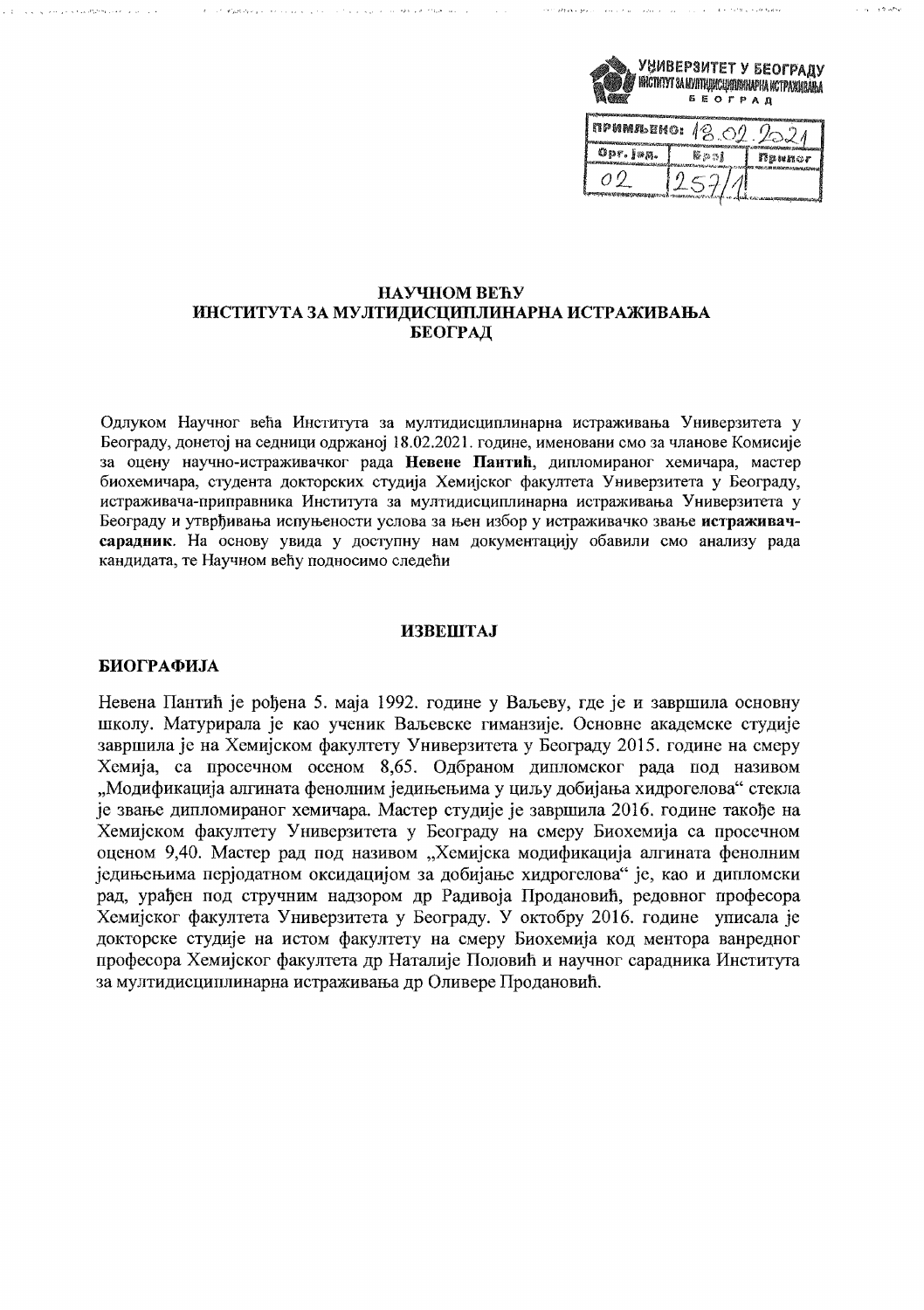На Институту за мултидисциплинарна истраживања се од 2016. године усавршавала из области имобилизације ензима на макропорозним полимерима, хемијске модификације природних полисахарида и оптимизације услова за уклањање фенола и текстилних боја коришћењем имобилизованих ензима.

Запослена је као истраживач-приправник на одсеку Наука о живим системима Института за мултидисциплинарна истраживања Универзитета у Београду на пројекту бр. 173017 Министарства просвете, науке и технолошког развоја под називом: "Испитивања односа структура-функција у ћелијском зиду биљака и измене структуре зида ензимским инжењерингом" под руководством др Ксеније Радотић Хаџи-Манић.

Кандидаткиња има пријављену тему докторске дисертације под називом: "Уклањање фенола и текстилних боја из отпалних вода имобилизованим пероксидазама из рена (Armoracia rusticana) и гљиве беле трулежи (Phanerochaete chrysosporium)" на Хемијском факултету Универзитета у Београду. Веће научних области природних наука, на Универзитету у Београду, на седници одржаној 28. јануара 2021. године донело је одлуку о сагласности на предлог дате теме докторске дисертације Невене Пантић.

# **БИБЛИОГРАФИЈА**

Досадашње резултате истраживања кандилаткиња је публиковала у следећим научним радовима и саопштењима.

## Радови објављени у истакнутом међународном часопису (М22):

1) Pantić N., Prodanović R., Ilić Đurđić K., Polović N., Spasojević M., Prodanović O. (2020) Optimization of Phenol Removal with Horseradish peroxidase Encapsulated within Tyramine-Alginate Micro-Beads. Environmental Technology and Innovation, in press, DOI: https://doi.org/10.1016/j.eti.2020.101211.

## Радови објављени у међународном часопису без импакт фактора (М24):

1) Spasojevic M., Prodanovic O., Pantic N., Popovic N., Balaz A.M., Prodanovic R. (2019) The Enzyme Immobilization: Carriers and immobilization methods. Journal of Engineering  $\mathcal{A}$ Processing Management.  $11(2)$ .  $89 - 105$ . DOI: https://doi.org/10.7251/JEPM1902089S.

## Саопштења са међународних скупова штампана у целости (МЗЗ):

- 1) Pantić N., Popović N., Prokopijević M., Spasojević D., Prodanović R., Đikanović D., Prodanović O. (2019) Optimization of horseradish peroxidase encapsulation within tyramine-alginate for phenol removal. 27th International Conference Ecological Truth and Environmental Research, 18-21 June 2019, Hotel Jezero, Bor Lake, Serbia, 220-223.
- 2) Simonović Radosavljević J., Pantić N, Stevanic J, Đikanović D, Mitrović A. Lj., Salmén L, Radotić K. (2019) Structural characterisation and orientation of cell wall polymers in maize leaves. 27th International Conference Ecological Truth and Environmental Research, 18-21 June 2019, Hotel Jezero, Bor Lake, Serbia, 551-554.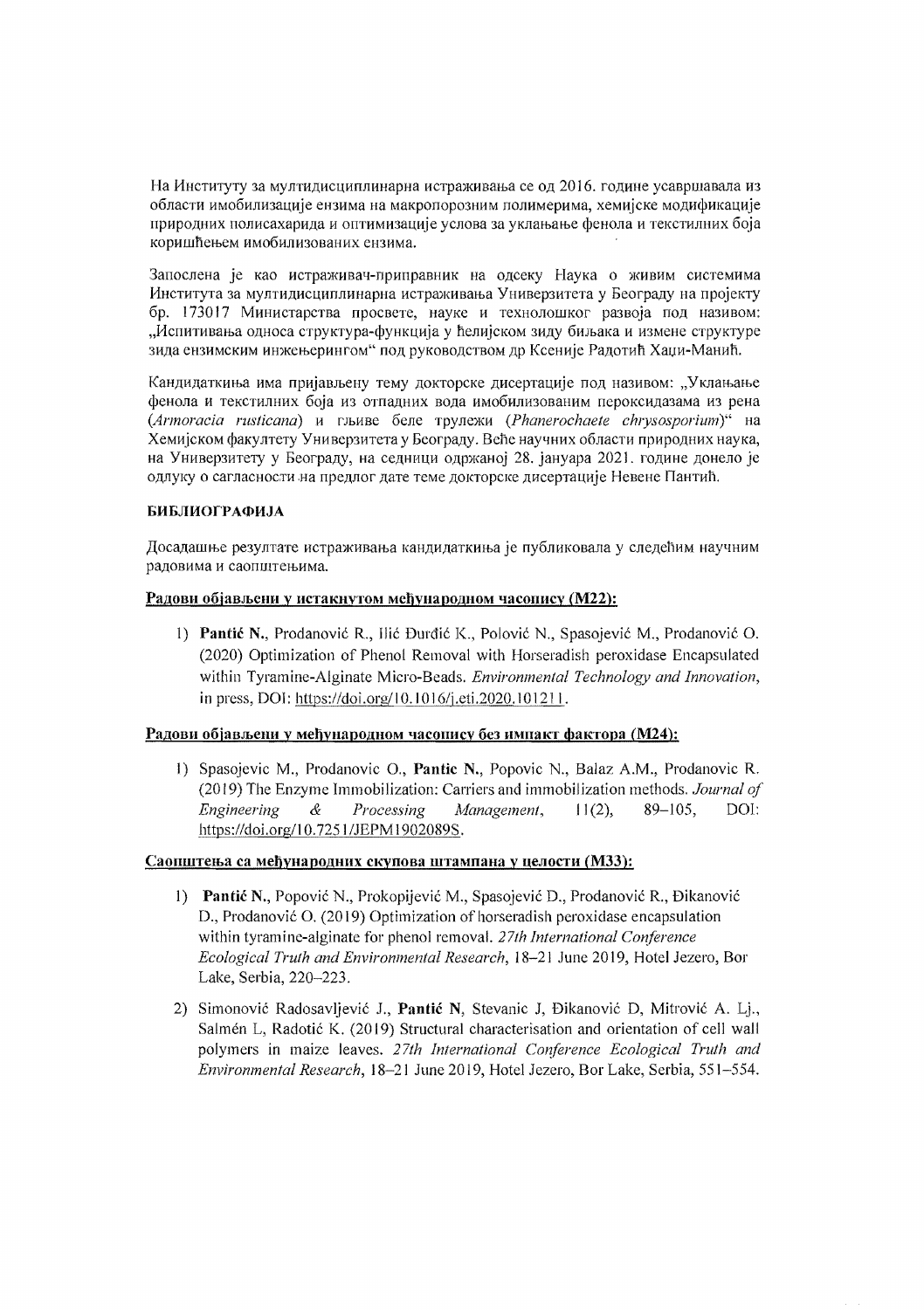3) Prokopijevic M., **Pantie** N., Spasojevic D., Prodanovic 0., Simonovic Radosavljevic J., Đikanović D., Prodanović R. (2019) Immobilization of tyramine-HRP onto tyramidecarboxymethyl cellulose matrix for wastewater treatment. *27th International Conference Ecological Truth and Environmental Research,* 18-21 June 2019, Hotel Jezero, Bor Lake, Serbia, 224-227.

## Саопштења са међународних скупова штампана у изводу (МЗ4):

- 1) Prokopijević M., Spasojević D., Prodanović O., Stanković M., Pantić N., Radotić K., Prodanovic R. (2018) Characterization of chemically modified pectins as novel material for various applications. *Book of abstracts: 3rd International Conference on Plant Biology (22nd SPPS Meeting),* 9-12 June, Belgrade, Serbia, pp. 120.
- 2) Pantić N., Popović N., Prokopijević M., Spasojević D., Prodanović R., Radotić K., Prodanović O. (2018) Optimization of reaction conditions for phenol removal in batch reactor with horseradish peroxidase immobilized within tyramine-alginate microbeads. *Book of abstracts: 3rd International Conference on Plant Biology (22nd SPPS Meeting),* 9-12 June, Belgrade, Serbia, p. J57.